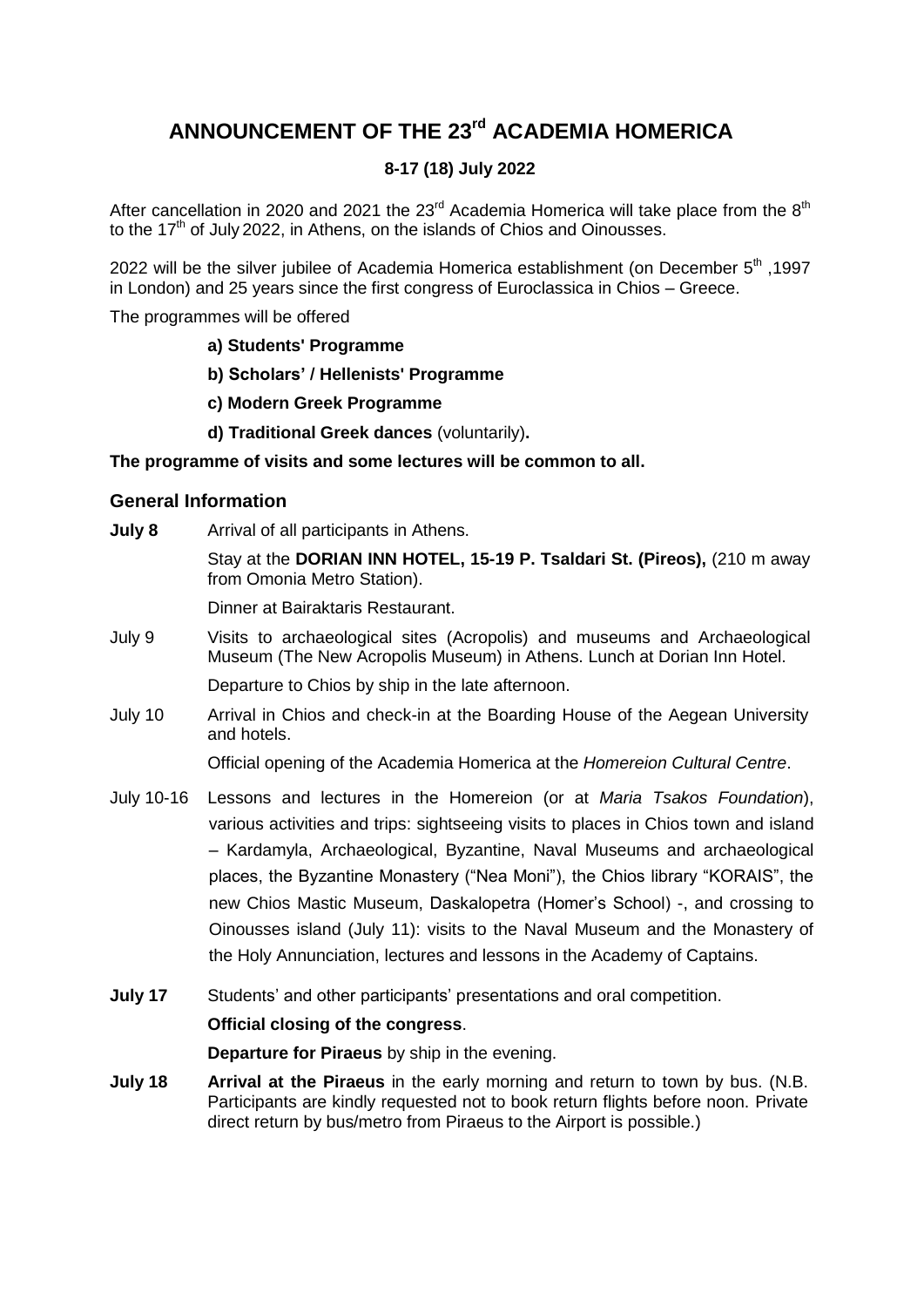## **Deadline for applications**

# **Please submit your registration by May 20 th, 2022.**

# **Participation fees (for ALL participants; unfortunately no financial support from EUROCLASSICA is available).**

**500 EUROS** (this covers full board in Athens and Chios in mostly double/triple rooms\*, ship tickets, and all excursions). Flight tickets to and from Athens are not included. No money can be reimbursed for flight tickets.

\* N.B. A list of the hotels can be sent to the participants wishing to book a room at their own expense; please contact Christine Haller for more information.

#### **Bank Details for transfers**

NATIONAL BANK OF GREECE, Branch (146)

3, Mitropoleos Sq., 105 56 Athens

SWIFT/BIC code: ETHNGRAA

Account N°: 146/205897-97

IBAN: GR16 01101 46000 00146 20589 797

Beneficiary: EUROCLASSICA - ACADEMIA HOMERICA

\*\*\*

**N.B.** Participants who need a **visa** (Eastern European countries, South America, etc.) must **apply as soon as possible** to arrange for their official invitation and receive their visa on time.

> Professors and students must have their **University or school identity card** for free/reduced entrance fee to the museums and archaeological sites.

> All participants should also have valid **travel and health insurance** for their stay in Greece.

> **Final information** about the programme, bus, metros and the hotel in Athens will be sent by the beginning of July.

> > **\*\*\***

#### **a) Students' Programme**

- Students will read from Homer's *Odyssey and Iliad* on Homer's island!
- They will attend their lectures and lessons mainly at the *Homereion Cultural Centre* in Chios, at *Maria Tsakos Foundation*, and at the *Cultural Centre*, or *Captains' Academy* in Oinousses.
- They will be taught by Professors of Classics, polyglots.
- The programme also contains educational tours and visits together with the participants of other sessions.

#### **Participant Profile and Pre-requisites**

The sessions are geared towards those who have previously been exposed to Ancient Greek; whether High-School students, University students, Graduates or Post-graduates, either as a supplement to their studies, a refresher or for the simple pleasure of it.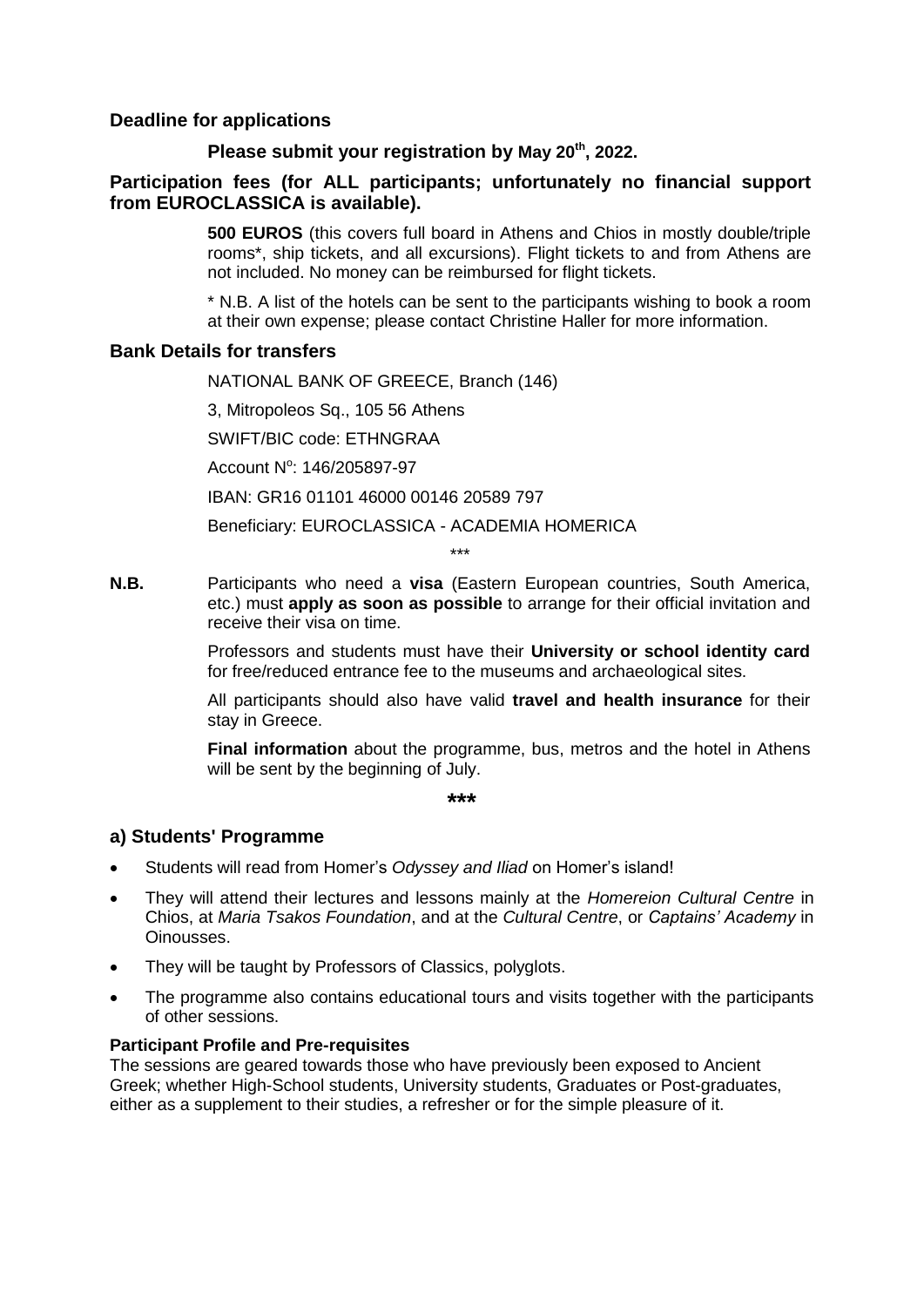# **b) Scholars' / Hellenists' Session**

Scholars and Hellenists can attend the programme of lectures on the theme *Homer in the World.* Lectures will be given by Members of Academies, Professors of Universities, and others, principally in Modern Greek (an English summary or translation of the lectures is expected), but also in English, French or in any other language provided that an English summary can be handed out.

Some general lectures will be common to all participants.

The programme also contains educational tours and visits together with the participants of the other sessions.

**N.B.** Participants who wish to give a lecture in the Scholars' / Hellenists' Programme are kindly requested to communicate the topic and the language in which it will be given to Dr. Maria-Eleftheria Giatrakou. They must also send an English summary or translation of the lecture to be photocopied and handed out, and a brief CV.

# **c) Modern Greek Programme**

This programme will be devoted to **Modern Greek language**, with intensive courses morning and afternoon, under the direction of qualified professors.

All participants of this session will participate with the other ones in educational tours and visits as well.

#### **d) Traditional Greek dances** (voluntarily).

For more information contact:

- 1. Dr. Maria-Eleftheria Giatrakou Director of Academia Homerica 4-6, Sot. Charalampi 11472 Athens – Greece Tel: 0030-210 642 35 26, Mobile: 0030-6932-368 388 e-mail: [giatramarg@yahoo.gr](file:///C:/Users/Christine/Documents/Euroclassica/Academiae/acad%20homerica/AH2017/giatramarg@yahoo.gr)
	- 2. Christine Haller e-mail: [christine\\_haller@hotmail.com](file:///C:/Users/Christine/Documents/Euroclassica/Academiae/acad%20homerica/AH2017/christine_haller@hotmail.com)